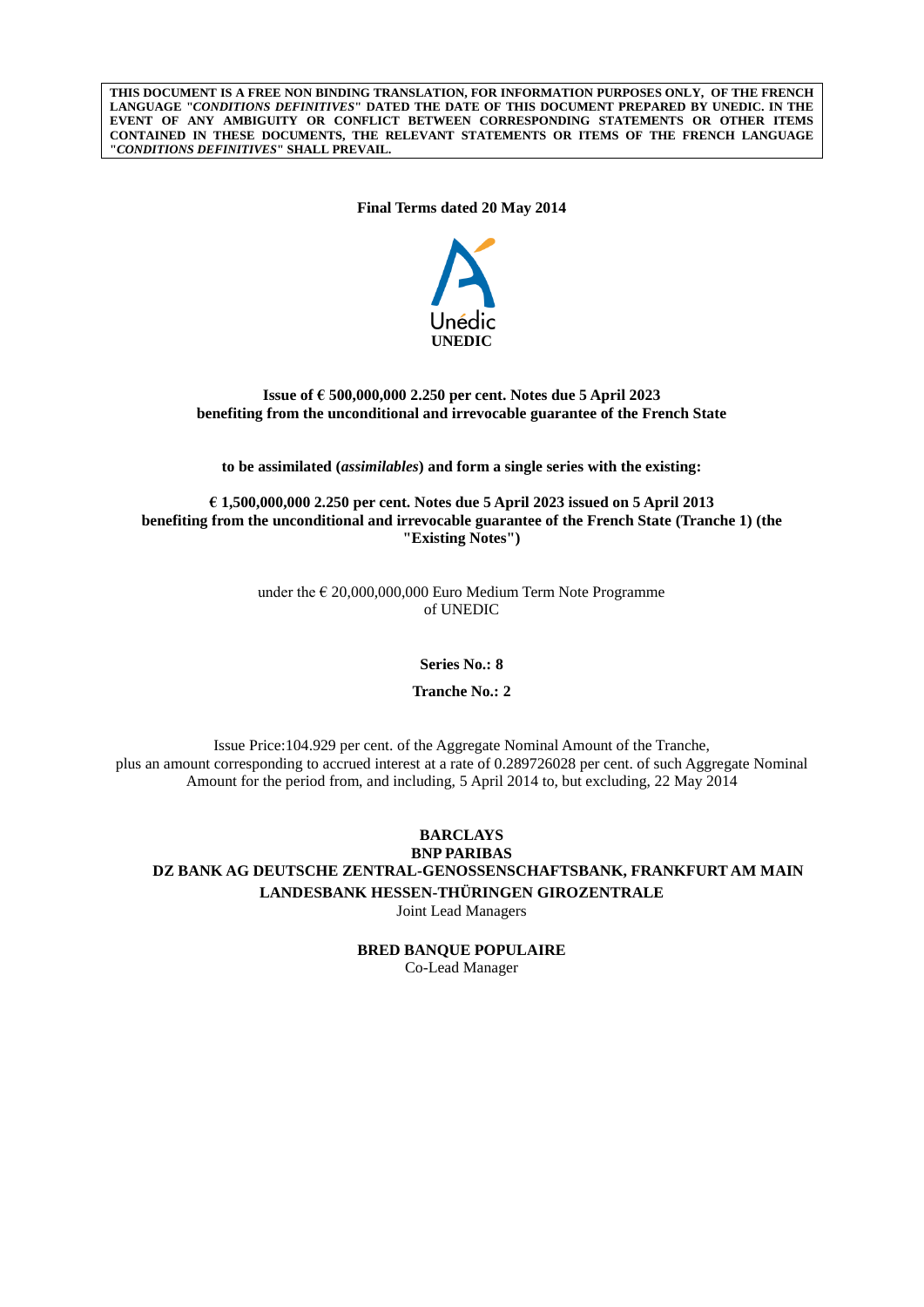### **PART A – CONTRACTUAL TERMS**

Terms used herein shall be deemed to be defined as such for the purposes of the Terms and Conditions set forth in the Base Prospectus dated 20 March 2013 (which received on that date the visa of the *Autorité des marchés financiers* (the "**AMF**") number 13-083) and the supplement to the Base Prospectus dated 29 July 2013 (which received on that date the visa of the AMF number 13-433) (together the "**Original Base Prospectus**") which together constitute a base prospectus for the purposes of the Directive 2003/71/EC of the European Parliament and of the Council of 4 November 2003, as amended (which includes the amendments made by Directive 2010/73/EU of the European Parliament and of the Council of 24 November 2010, to the extent that such amendments have been implemented in a Member State of the European Economic Area) (the "**Prospectus Directive**").

This document constitutes the Final Terms relating to the issue of the notes (the "**Notes**") described herein for the purposes of Article 5.4 of the Prospectus Directive and must be read in conjunction with the Base Prospectus dated 5 February 2014 (the "**Current Base Prospectus**"), except in respect of the Conditions which are extracted from the Original Base Prospectus. Full information on the Issuer and the offer of the Notes is only available on the basis of the combination of these Final Terms, the Original Base Prospectus and the Current Base Prospectus.

The Final Terms, the Original Base Prospectus and the Current Base Prospectus are available for viewing on the websites of (a) the AMF (www.amf-france.org) and (b) the Issuer (www.unedic.org) and during normal business hours at the registered office of the Issuer and at the specified office of the Paying Agent(s) where copies may be obtained.

| 1. | <b>Issuer:</b>             |                        | <b>UNEDIC</b>                                                                                                                                                                                                                                                                                                                                                                                        |
|----|----------------------------|------------------------|------------------------------------------------------------------------------------------------------------------------------------------------------------------------------------------------------------------------------------------------------------------------------------------------------------------------------------------------------------------------------------------------------|
| 2. |                            | Guarantee:             | Applicable                                                                                                                                                                                                                                                                                                                                                                                           |
|    |                            |                        | Unconditional and irrevocable guarantee from<br>the French State granted pursuant to Article 75<br>of the law no. 2013-1279 dated 29 December<br>2013 (French loi de finances rectificative pour<br>2013) and Article 1 of the Order (arrêté) of the<br>Minister for Economy and Finance dated 29<br>janvier 2014 published in the Journal Officiel<br>of the Republic of France on 4 February 2014. |
| 3. | (i)                        | <b>Series Number:</b>  | 8                                                                                                                                                                                                                                                                                                                                                                                                    |
|    | (ii)                       | <b>Tranche Number:</b> | 2<br>The Notes will be fully assimilated (assimilées)<br>and form a single series with the Existing<br>Notes not earlier than 40 days after the Issue<br>Date (the "Assimilation Date")                                                                                                                                                                                                              |
| 4. | <b>Specified Currency:</b> |                        | Euros (" $\epsilon$ ")                                                                                                                                                                                                                                                                                                                                                                               |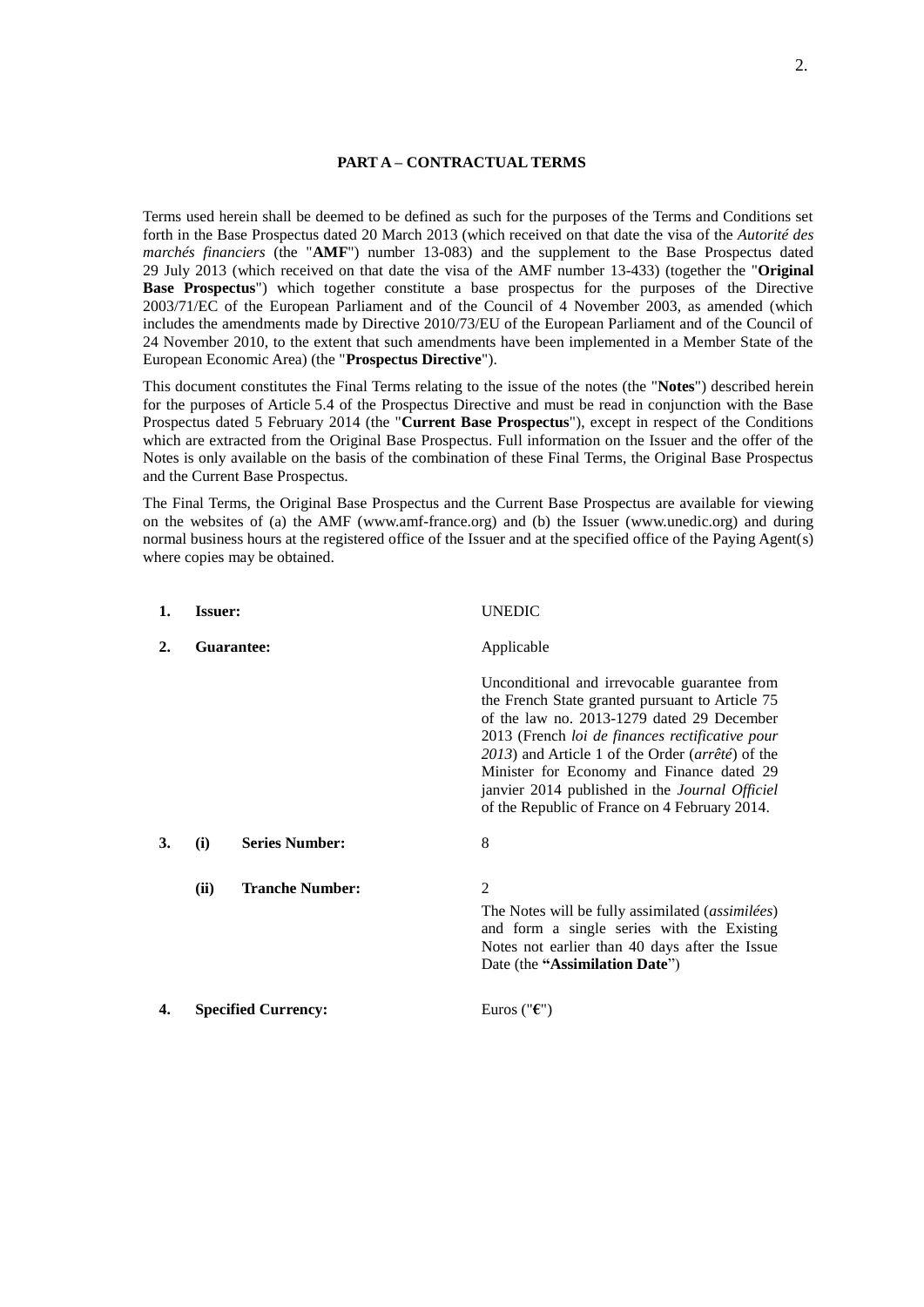| 5.  |               | <b>Aggregate Nominal Amount:</b>                                                   |                                                                                                                                                                                                                                                                                                                           |
|-----|---------------|------------------------------------------------------------------------------------|---------------------------------------------------------------------------------------------------------------------------------------------------------------------------------------------------------------------------------------------------------------------------------------------------------------------------|
|     | (i)           | Series:                                                                            | € 2,000,000,000                                                                                                                                                                                                                                                                                                           |
|     | (ii)          | Tranche:                                                                           | € 500,000,000                                                                                                                                                                                                                                                                                                             |
| 6.  |               | <b>Issue proceeds:</b>                                                             |                                                                                                                                                                                                                                                                                                                           |
|     | (i)           | Gross issue proceeds:                                                              | € 526,093,630.14                                                                                                                                                                                                                                                                                                          |
|     | (ii)          | Estimated net issue proceeds:                                                      | € 525,218,630.14                                                                                                                                                                                                                                                                                                          |
| 7.  |               | <b>Issue Price:</b>                                                                | 104.929 per cent. of the Aggregate Nominal<br>Amount of the Tranche, plus an amount of<br>$\epsilon$ 1,448,630.14 corresponding<br>to<br>accrued<br>interest at a rate of 0,289726028 per cent. of<br>such Aggregate Nominal Amount for the period<br>from, and including, 5 April 2014 to, but<br>excluding, 22 May 2014 |
| 8.  |               | <b>Denomination:</b>                                                               | € 100,000                                                                                                                                                                                                                                                                                                                 |
| 9.  |               | <b>Number of Notes issued:</b>                                                     | 5,000                                                                                                                                                                                                                                                                                                                     |
| 10. | (i)           | <b>Issue Date:</b>                                                                 | 22 May 2014                                                                                                                                                                                                                                                                                                               |
|     | (ii)          | <b>Interest Commencement Date:</b>                                                 | 5 April 2014                                                                                                                                                                                                                                                                                                              |
| 11. |               | <b>Maturity Date:</b>                                                              | 5 April 2023                                                                                                                                                                                                                                                                                                              |
| 12. |               | <b>Interest Rate:</b>                                                              | 2.250 per cent. per annum Fixed Rate                                                                                                                                                                                                                                                                                      |
| 13. |               | <b>Redemption/Payment Basis:</b>                                                   | Redemption at par                                                                                                                                                                                                                                                                                                         |
| 14. | <b>Change</b> | of<br><b>Interest</b><br>Rate<br><sub>or</sub><br><b>Redemption/Payment Basis:</b> | Not Applicable                                                                                                                                                                                                                                                                                                            |
| 15. | Option:       |                                                                                    | Not Applicable                                                                                                                                                                                                                                                                                                            |
| 16. | Notes:        |                                                                                    | Date of authorisations for issuance of Decision of the Board of directors dated 27<br>June 2013 setting the terms for determining the<br>characteristics of the issue and authorising,<br>from February 2014 until February 2015,<br>Vincent Destival, Directeur général of the<br>Issuer to determine its final terms    |
| 17. |               | <b>Method of distribution:</b>                                                     | Syndicated                                                                                                                                                                                                                                                                                                                |

## **PROVISIONS RELATING TO INTEREST PAYABLE**

| 18. | <b>Fixed Rate Notes Provisions:</b> |                         | Applicable                                                     |  |
|-----|-------------------------------------|-------------------------|----------------------------------------------------------------|--|
|     | (1)                                 | Rate of Interest:       | 2.250 per cent. <i>per annum</i> payable annually in<br>arrear |  |
|     | (i)                                 | Interest Payment Dates: | 5 April in each year commencing on 5 April<br>2015             |  |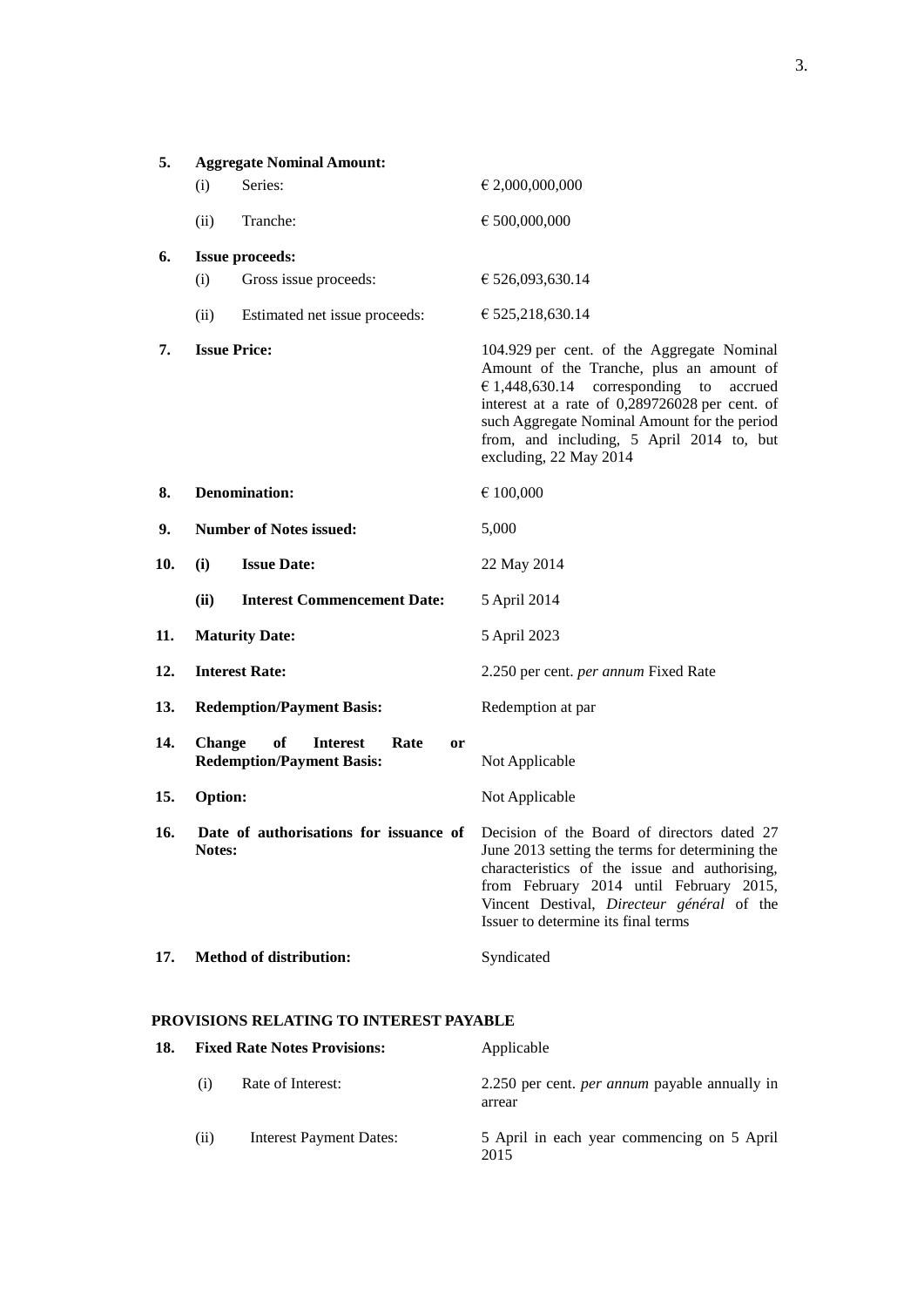|     | <b>Fixed Coupon Amounts:</b><br>(iii)                                                                                                                                                                                                                                                                                                    | $\epsilon$ 2,250 per $\epsilon$ 100,000 in Denomination                                    |
|-----|------------------------------------------------------------------------------------------------------------------------------------------------------------------------------------------------------------------------------------------------------------------------------------------------------------------------------------------|--------------------------------------------------------------------------------------------|
|     | Broken Amount(s):<br>(iv)                                                                                                                                                                                                                                                                                                                | Not applicable                                                                             |
|     | Day Count Fraction:<br>(v)                                                                                                                                                                                                                                                                                                               | Actual/Actual - ICMA                                                                       |
|     | <b>Determination Dates:</b><br>(vi)                                                                                                                                                                                                                                                                                                      | 5 April in each year                                                                       |
|     | (vii)<br>Other terms relating to the method<br>of calculating interest:                                                                                                                                                                                                                                                                  | Not Applicable                                                                             |
| 19. | <b>Floating Rate Notes Provisions:</b>                                                                                                                                                                                                                                                                                                   | Not Applicable                                                                             |
|     | PROVISIONS RELATING TO REDEMPTION                                                                                                                                                                                                                                                                                                        |                                                                                            |
| 20. | <b>Call Option:</b>                                                                                                                                                                                                                                                                                                                      | Not Applicable                                                                             |
| 21. | <b>Other Option:</b>                                                                                                                                                                                                                                                                                                                     | Not Applicable                                                                             |
| 22. | <b>Final Redemption Amount of each Note:</b>                                                                                                                                                                                                                                                                                             | € 100,000 per Note of € 100,000 Denomination                                               |
| 23. | <b>Early Redemption Amount:</b><br>Early Redemption Amount(s) of each Note<br>payable on redemption for taxation reasons<br>or on event of default or other early<br>and/or<br>redemption<br>the<br>method<br>οf<br>calculating the same and/or any other<br>terms (if required or if different from that<br>set out in the Conditions): | As specified in Condition 7 of the Terms and<br>Conditions of the Original Base Prospectus |
|     | <b>GENERAL PROVISIONS APPLICABLE TO THE NOTES</b>                                                                                                                                                                                                                                                                                        |                                                                                            |
| 24. | <b>Form of Notes:</b>                                                                                                                                                                                                                                                                                                                    |                                                                                            |
|     | Form of Notes:<br>(i)                                                                                                                                                                                                                                                                                                                    | Dematerialised Notes in bearer form (au<br><i>porteur</i> )                                |
|     | <b>Registration Agent:</b><br>(ii)                                                                                                                                                                                                                                                                                                       | Not Applicable                                                                             |
| 25. | Financial Centre(s) or other special<br>provisions relating to payment dates for<br>the purposes of Condition 8(d):                                                                                                                                                                                                                      | Not Applicable                                                                             |
| 26. | Redenomination, renominalisation and<br>reconventioning provisions:                                                                                                                                                                                                                                                                      | Not Applicable                                                                             |
| 27. | <b>Consolidation provisions:</b>                                                                                                                                                                                                                                                                                                         | Not Applicable                                                                             |
| 28. | <b>Masse (Condition 12):</b>                                                                                                                                                                                                                                                                                                             | The<br>address<br>of<br>the<br>initial<br>and<br>name<br>Representative of the Masse are:  |
|     |                                                                                                                                                                                                                                                                                                                                          | MASSQUOTE S.A.S.U.<br>RCS 529 065 880 Nanterre<br>7 bis rue de Neuilly<br>92110 Clichy     |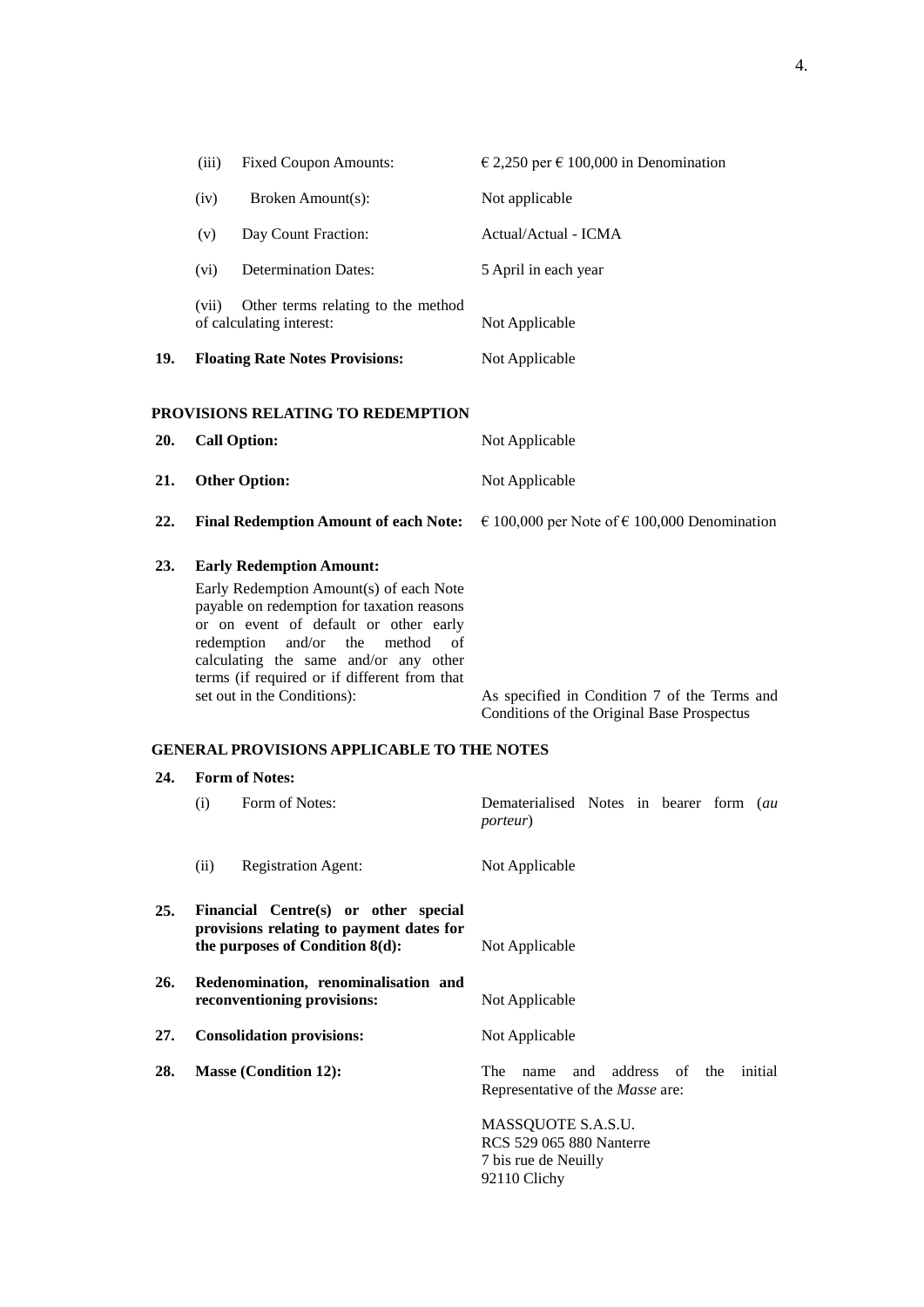|     |                     |                                                |    | France                                                                                                                                                   |
|-----|---------------------|------------------------------------------------|----|----------------------------------------------------------------------------------------------------------------------------------------------------------|
|     |                     |                                                |    | Mailing address:<br>33, rue Anna Jacquin<br>92100 Boulogne Billancourt<br>France<br>Represented by its Chairman<br>The name and address of the alternate |
|     |                     |                                                |    | Representative of the Masse are:                                                                                                                         |
|     |                     |                                                |    | Gilbert Labachotte<br>8 Boulevard Jourdan<br>75014 Paris<br>France                                                                                       |
| 29. |                     | Other final terms:                             |    | Not Applicable                                                                                                                                           |
|     | <b>DISTRIBUTION</b> |                                                |    |                                                                                                                                                          |
| 30. | (i)                 | If<br>syndicated,<br>names<br><b>Managers:</b> | of | <b>Joint Lead Managers</b><br><b>Barclays Bank PLC</b><br><b>BNP</b> Paribas                                                                             |
|     |                     |                                                |    | DZ BANK AG Deutsche Zentral-<br>Genossenschaftsbank, Frankfurt am Main<br>Landesbank Hessen-Thüringen Girozentrale                                       |
|     |                     |                                                |    | <b>Co-Lead Manager</b><br><b>Bred Banque Populaire</b>                                                                                                   |
|     | (ii)                | <b>Stabilising Manager (if any):</b>           |    | <b>BNP</b> Paribas                                                                                                                                       |
| 31. |                     | If non-syndicated, name of Dealer:             |    | Not Applicable                                                                                                                                           |

### **PURPOSE OF FINAL TERMS**

These Final Terms comprise the final terms required for issue and admission to trading on Euronext Paris of the Notes described herein pursuant to the Euro 20,000,000,000 Euro Medium Term Note Programme of UNEDIC.

# **RESPONSIBILITY**

The Issuer accepts responsibility for the information contained in these Final Terms.

Signed on behalf of UNEDIC:

By: ............................................

Duly authorised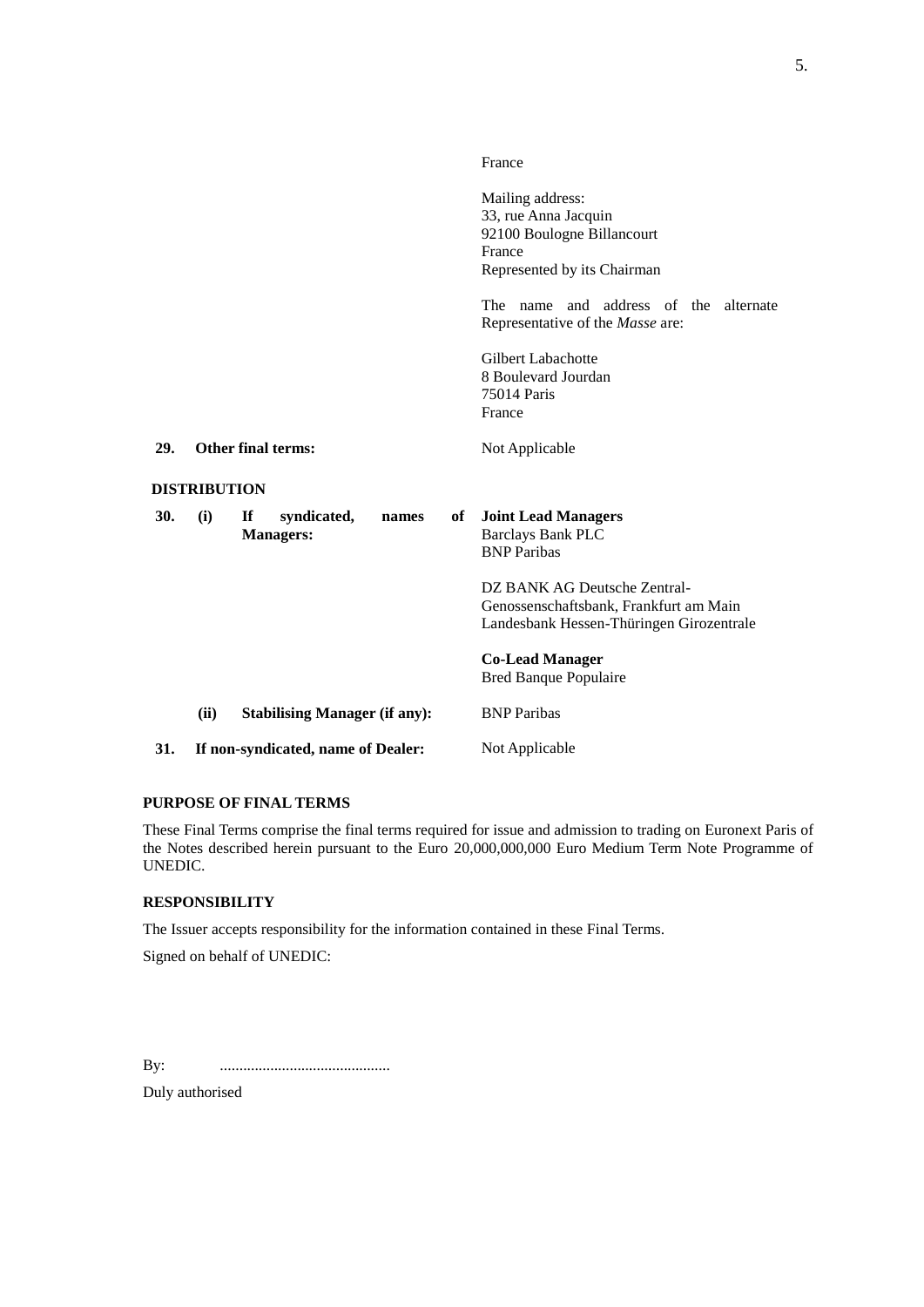### **PART B – OTHER INFORMATION**

#### **1. ADMISSION TO TRADING**

(i) (a) Admission to trading: Application has been made by the Issuer (or on its behalf) for the Notes to be admitted to trading on Euronext Paris with effect from 22 May 2014 (b) Regulated Markets or equivalent markets on which, to the

> admitted to trading: The Existing Notes are already admitted to trading on Euronext Paris.

(ii) Estimate of total expenses related to admission to trading:  $65,900$ 

(iii) Additional publication of Base Prospectus and Final Terms: Not Applicable

knowledge of the Issuer, securities of the same class of the Notes to be admitted to trading are already

**3. RATINGS**

Ratings: The Notes to be issued are expected to be rated by Standard & Poor's Credit Market France SAS, Moody's Investors Service Limited and Fitch's France S.A.S :

S & P: AA

Moody's: Aa1

Fitch: AA+

In accordance with Regulation (EC) No 1060/2009 dated 16 September 2009 of the European Parliament and of the Council, each of Standard & Poor's Credit Market France SAS, Moody's Investors Service Limited and Fitch France S.A.S. is included in the list of registered credit rating agencies published on the European Securities and Markets Authority's website.

#### **4. INTERESTS OF NATURAL AND LEGAL PERSONS INVOLVED IN THE ISSUE**

Save as discussed in "Subscription and Sale" of the Base Prospectus, so far as the Issuer is aware, no person involved in the offer of the Notes has an interest material to the offer.

## **5. REASONS FOR THE OFFER**

Reasons for the offer: See "Use of Proceeds" wording in Base Prospectus.